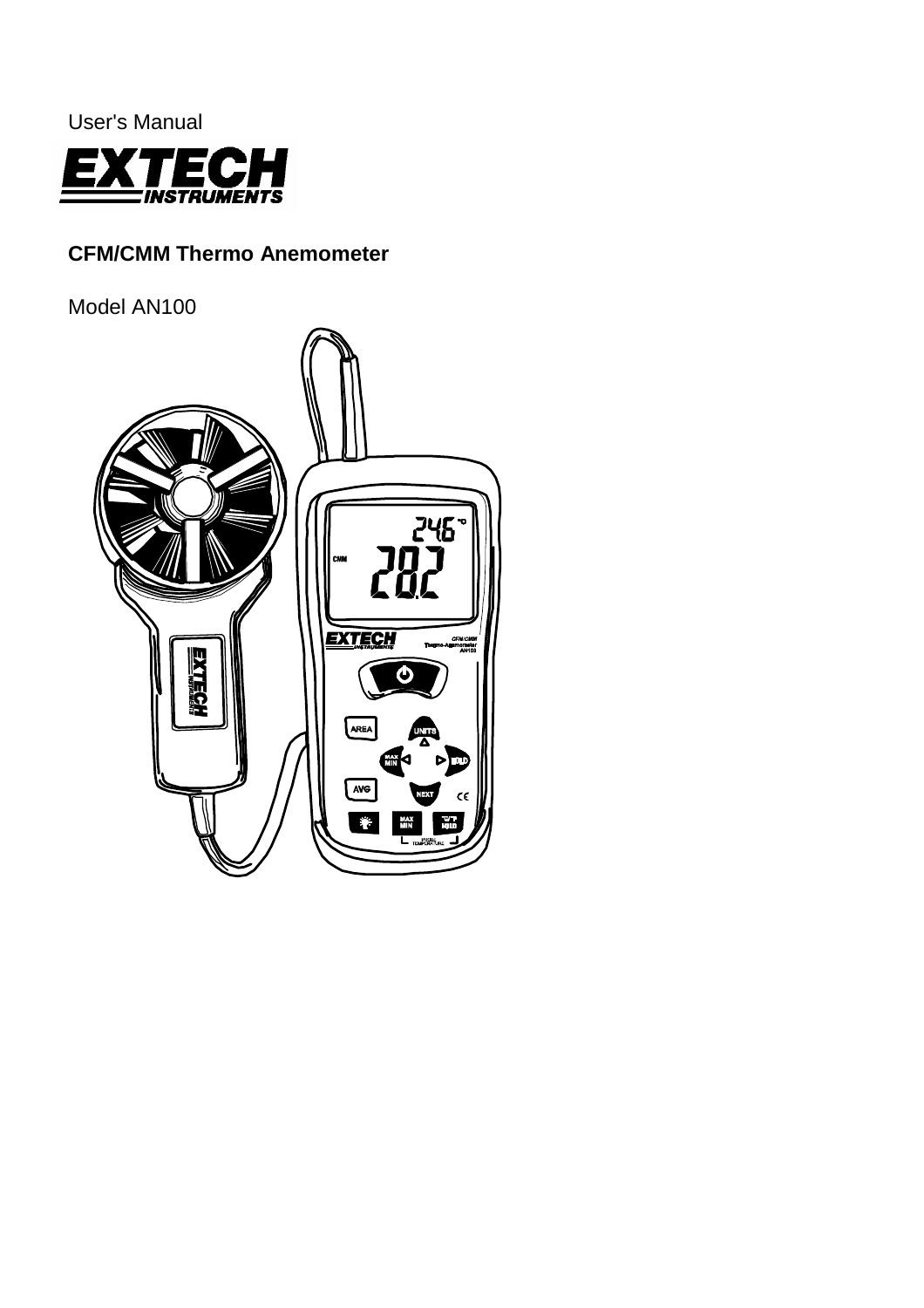## *Introduction*

Congratulations on your purchase of the Extech AN100 CFM/CMM Thermo Anemometer. This instrument measures Air Velocity, Air Flow (volume) and Temperature. The large, easy-to-read backlit LCD includes primary and secondary displays plus numerous status indicators. The meter is shipped fully tested and calibrated and with proper use will provide years of reliable service.

## *Meter Description*

- 1. LCD Display
- 2. Vane
- 3. Rubber Boot
- 4. Meter
- 5. Power On/Off
- 6. Area
- 7. AVG
- 8. Backlight
- 9. Temperature Buttons
- 10. Airflow/Velocity Buttons



## *Keypad*

- **AUTO POWER OFF** Press to turn the meter ON or OFF
- **MAX/MIN** Used to record and store the highest, lowest and average airflow or velocity readings.
	- ◄ (LEFT) also serves as change decimal point button in AREA mode
- **UNITS** Press to select the mode of operation. In FLOW mode, the meter displays air *volume*. In VELOCITY mode, the meter displays air *speed*.
	- ▲(UP) also serves as increase number button in AREA mode.
- **AVG** Used to Average multiple readings in FLOW or VELOCITY mode. Up to 20 readings can be averaged.
- **HOLD** Press to freeze the displayed reading. Press again to unlock display. This button also functions as the ►RIGHT scroll button in AREA mode and RECALL mode.
- **AREA** Press and hold to manually enter the area of a duct in CFM or CMM mode
- **NEXT** In AREA mode, used to select memory locations 1-8.
- $\cdot$   $\leftrightarrow$  Press to turn the backlight on/off
- **MAX/MIN (Temperature)** Used to record and store the highest, lowest readings for air temperature.
- **°C °F HOLD (Temperature)** Press to freeze the displayed temperature reading. Press again to unlock the display. Press and hold for 3 seconds to switch between °C and °F. Meter will beep twice to indicate change.

Battery compartment located on the back of the instrument. The rubber protective jacket must be removed from the meter to access the compartment.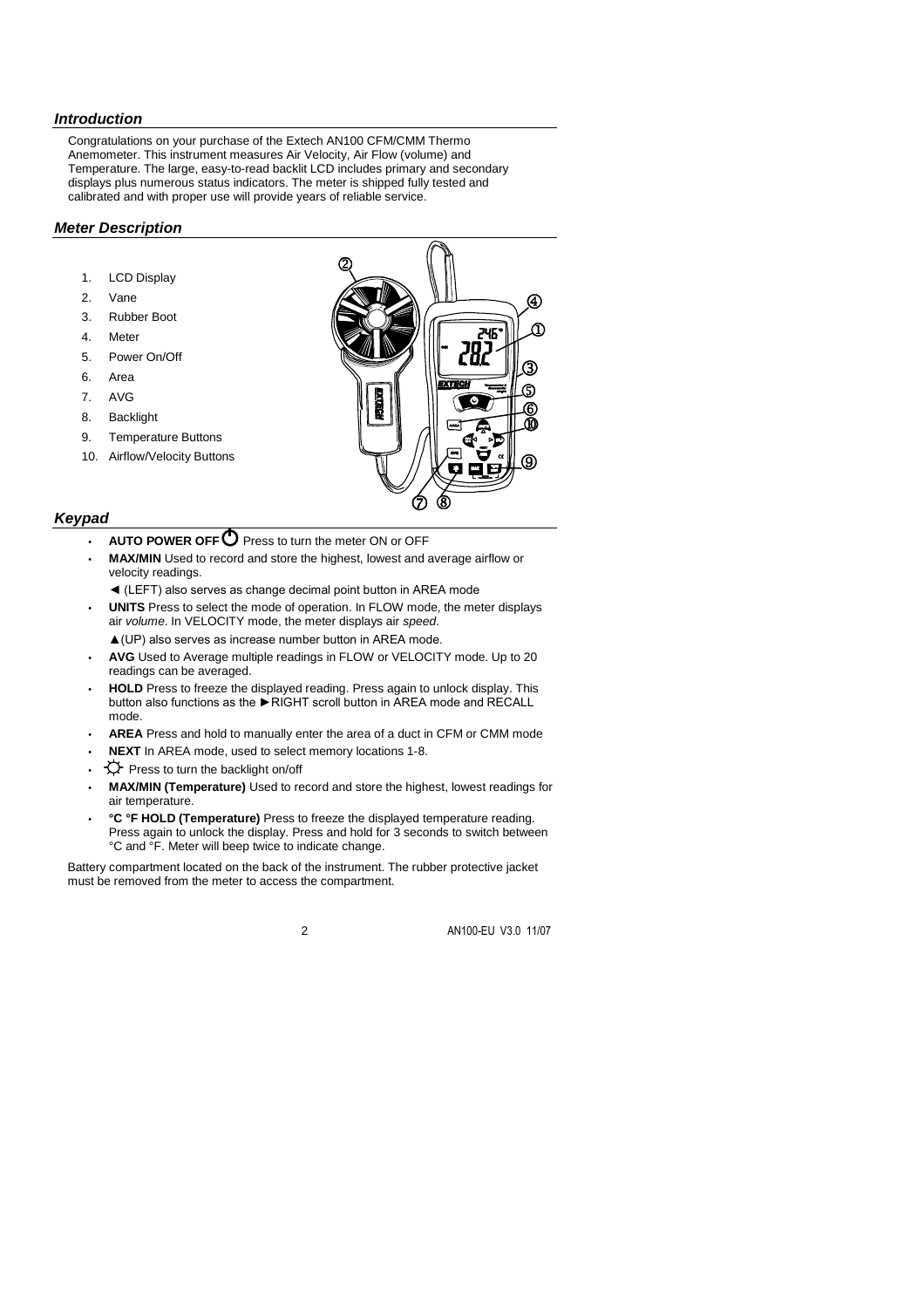# *Display Layout*



- **MAX** (top of LCD): Max Hold function engaged for the Air Temperature function
- **HOLD** (top of LCD): Data Hold function engaged for the Air Temperature function
- **VEL**: indicates that meter is in air velocity mode
- **FLOW**: indicates that meter is in air flow mode
- **MAX** (bottom of LCD): Max Hold for the IR Temperature and RH function
- **HOLD** (bottom of LCD): Data Hold for the IR Temperature function and RH function
- $\bullet$ **<sup>o</sup>C / <sup>o</sup> F**: Temperature units of measure
- **• CFM/CMM**: airflow units of measure
- **Ft<sup>2</sup> , m<sup>2</sup>** : units for area dimensions
- **m/s, ft/min, km/h, MPH, knots:** air velocity units of measure
- **X10, X100:** multipliers for air flow readings
- **AVG:** air averaging mode
- **RECORD:** indicates that min/max function is running (top for temp, bottom for air)
- Large LCD digits at center of display for Relative Humidity and IR Temperature
- Smaller LCD digits at top, right of display for Probe Temperature
- : Low battery indicator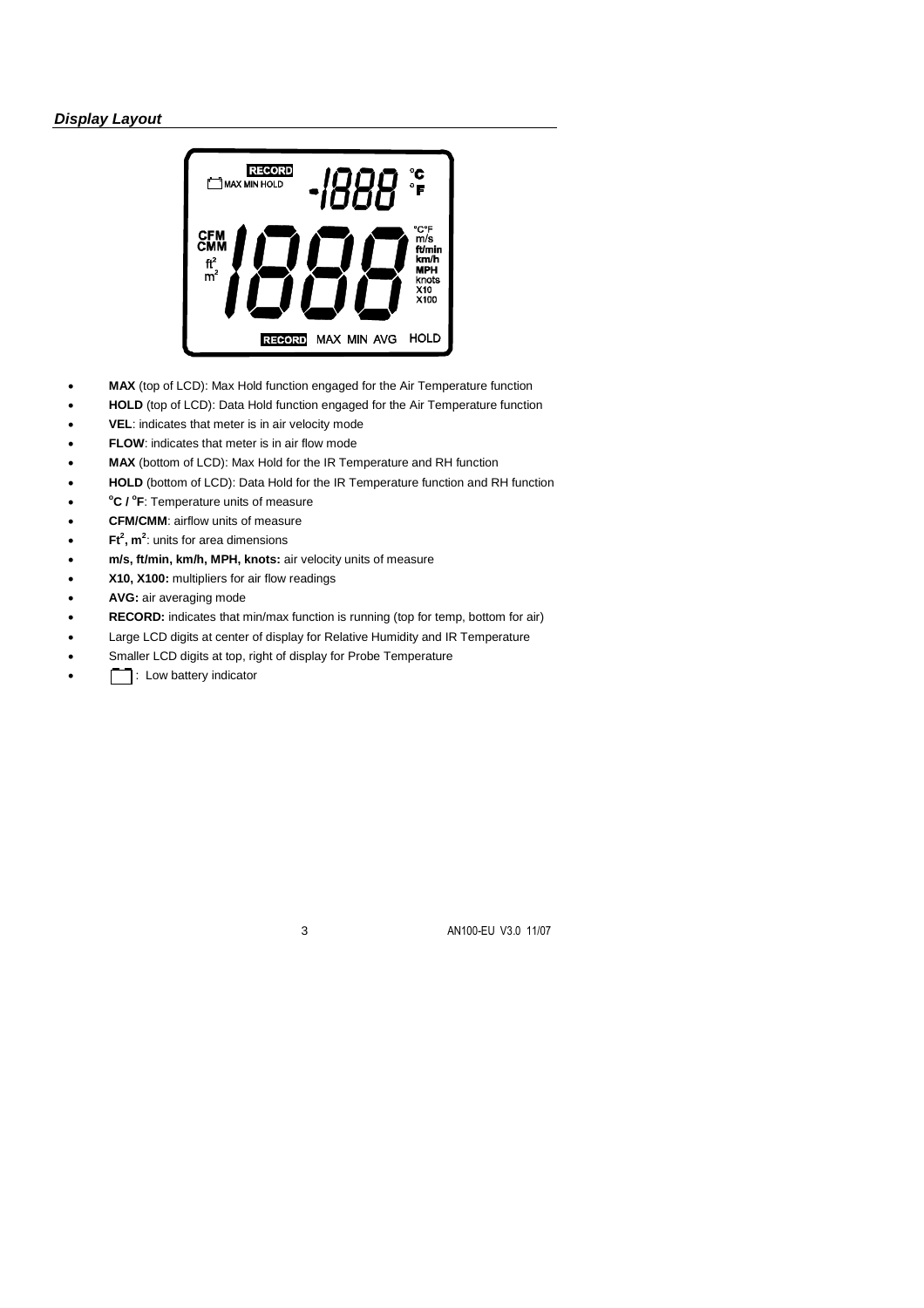# *Operation*

### **Connecting the Vane**

- 1. The vane plug is inserted in the meter's sensor jack at the top of the meter. The plug and jack are keyed so that the plug can only fit in the jack one way.
- 2. Turn the plug carefully until it lines up with the jack and then firmly push the plug in place. Do not apply undue force or try to twist the plug side-to-side.
- 3. If the vane is not connected to the meter or if the sensor is defective, the LCD display will indicate **OL** in place of a Temperature reading.

## **Air Velocity Measurements (Single Point)**

## **Side view of Vane**

- 1. Turn on the meter using the ON/OFF  $\bigcirc$  button.
- 2. Press **UNITS** button to select the desired unit of measure. **NOTE:** At power up the meter will display the last unit of measure previously entered.
- 3. Place the sensor in the air stream. Ensure that the air enters the vane as indicated by the arrow sticker placed inside the vane.
- 4. View the readings on the LCD Display. The large main LCD display shows the Air Velocity reading. The upper right LCD sub-display shows the temperature reading.

#### **Air Velocity Averaging Mode**

- 1. To enter 20 Point Averaging Mode, press and hold the **AVG** button until it beeps twice. The **AVG** icon will be displayed.
- 2. Take a measurement and press the **AVG** button. A single beep will sound and the **HOLD** icon will appear in the display.
- 3. The average reading will be displayed and number of readings measured will appear in the upper right hand corner of the display. After 5 seconds, the display will return to the current reading.
- 4. Repeat steps 2 3 until the desired number of points have been measured.
- 5. To return to standard velocity measuring mode press and hold **AVG** button until meter beeps twice.
- **Note:** In the standard velocity measuring mode, press the **AVG** button once to recall the previous average. The average will be cleared when you enter the Averaging Mode again.

4 AN100-EU V3.0 11/07

**airflow Arrow**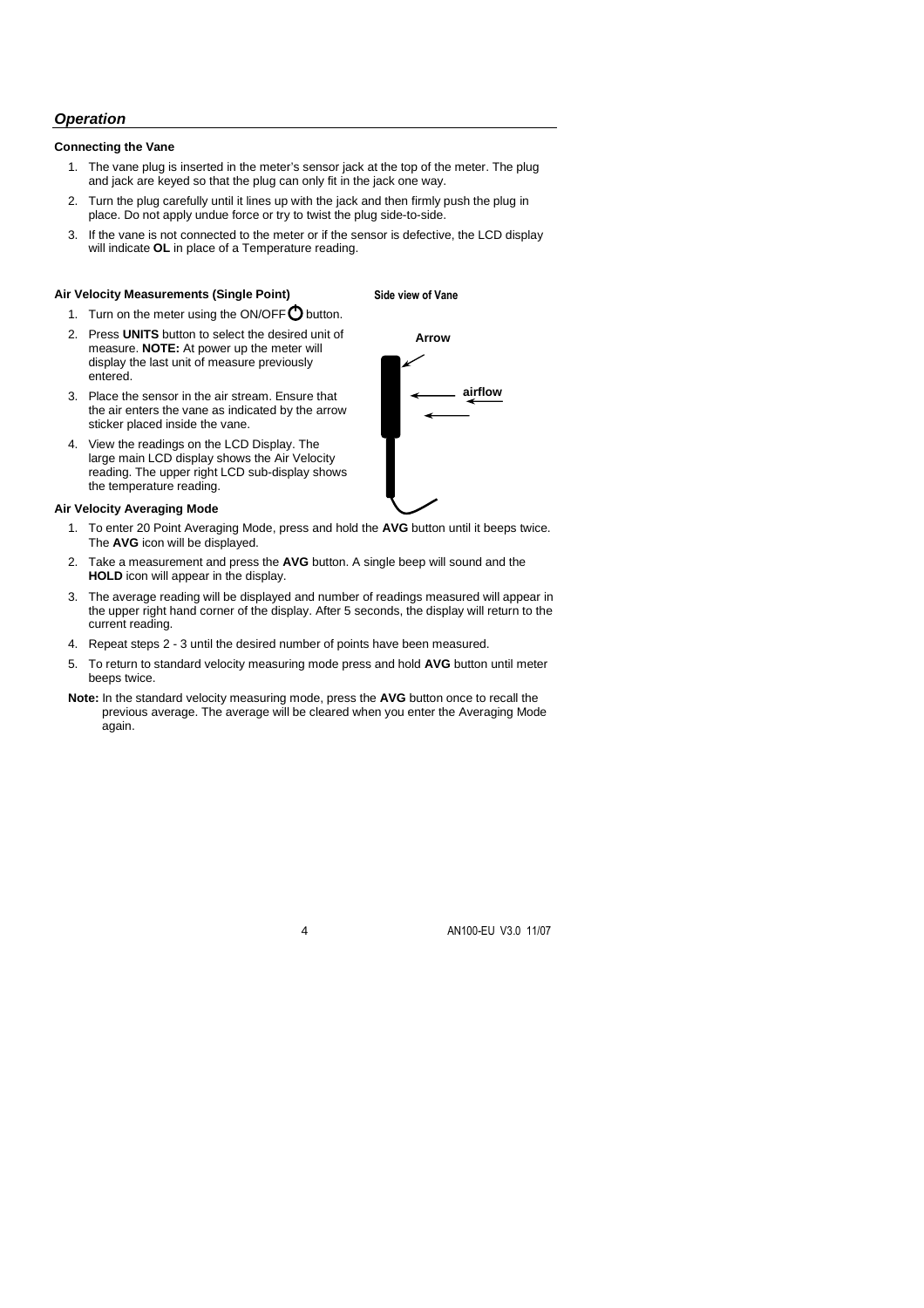#### **Air Flow Measurements (CMM / CFM)**

- 1. Turn on the meter using the  $\bigcirc$  ON/OFF button
- 2. Press the **UNITS** button to select the desired air flow units: CMM (cubic meters per minute) or CFM (cubic feet per minute). **NOTE:** At power up the meter will display the last unit of measure previously entered.
- 3. To begin entering the area in  $m^2$  or ft<sup>2</sup>, press and hold the **AREA** button until it beeps twice. The leftmost digit of the bottom display will begin to flash.
- 4. Use the  $\triangle$  (UP) button to change the flashing digit Use the ◄ (LEFT) button to move the decimal

Use ► (RIGHT) button to select the other digits.

After all of the digits are entered, press and hold the

**AREA** button (until meter beeps twice) to save the area into memory and return to CFM or CMM measuring mode.

5. Place the sensor in the air stream. Ensure that the air enters the vane as indicated by the arrow sticker placed inside the vane. Refer to the diagram. The large main LCD display shows the Air Velocity reading. The upper right LCD sub-display shows the temperature reading.

The meter has 16 memory locations (8 for CFM and 8 for CMM) that can be used to store commonly used area sizes that you can recall at anytime.

- 1. Press the **AREA** button until meter beeps twice. A memory location number will appear in the top right of the display indicating the memory location.
- 2. Push the **NEXT** button to scroll thru and select the desired location. Once you have selected the desired memory location enter your dimension

Use the  $\triangle$  (UP) button to change the flashing digit

Use the ◄ (LEFT) button to move the decimal

Use ► (RIGHT) button to select the other digits. After all of the digits are entered, press and hold the **AREA** button (until it beeps twice) to save the area into memory and return to CFM or CMM measuring mode.

To select and use a previously stored dimension, press and hold the **AREA** button until it beeps twice.

Press **NEXT** to scroll thru the 8 memory locations. Press and hold the **AREA** button until it beeps twice to return to CFM or CMM measuring mode.

#### **Air Flow Averaging Mode**

- 1. To enter 20 Point Averaging Mode, press and hold the **AVG** button until it beeps twice. The **AVG** icon will be displayed.
- 2. Take a measurement and press the **AVG** button. A single beep will sound and the **HOLD** icon will appear in the display.
- 3. The average reading will be displayed and number of readings measured will appear in the upper right hand corner of the display. After 5 seconds, the display will return to the current reading.
- 4. Repeat steps 2 3 until the desired number of points have been measured.
- 5. To return to standard airflow measuring mode press and hold **AVG** button until meter beeps twice.
- **Note:** In the standard velocity measuring mode, press the **AVG** button once to recall the previous average. The average will be cleared when you enter the Averaging Mode again.

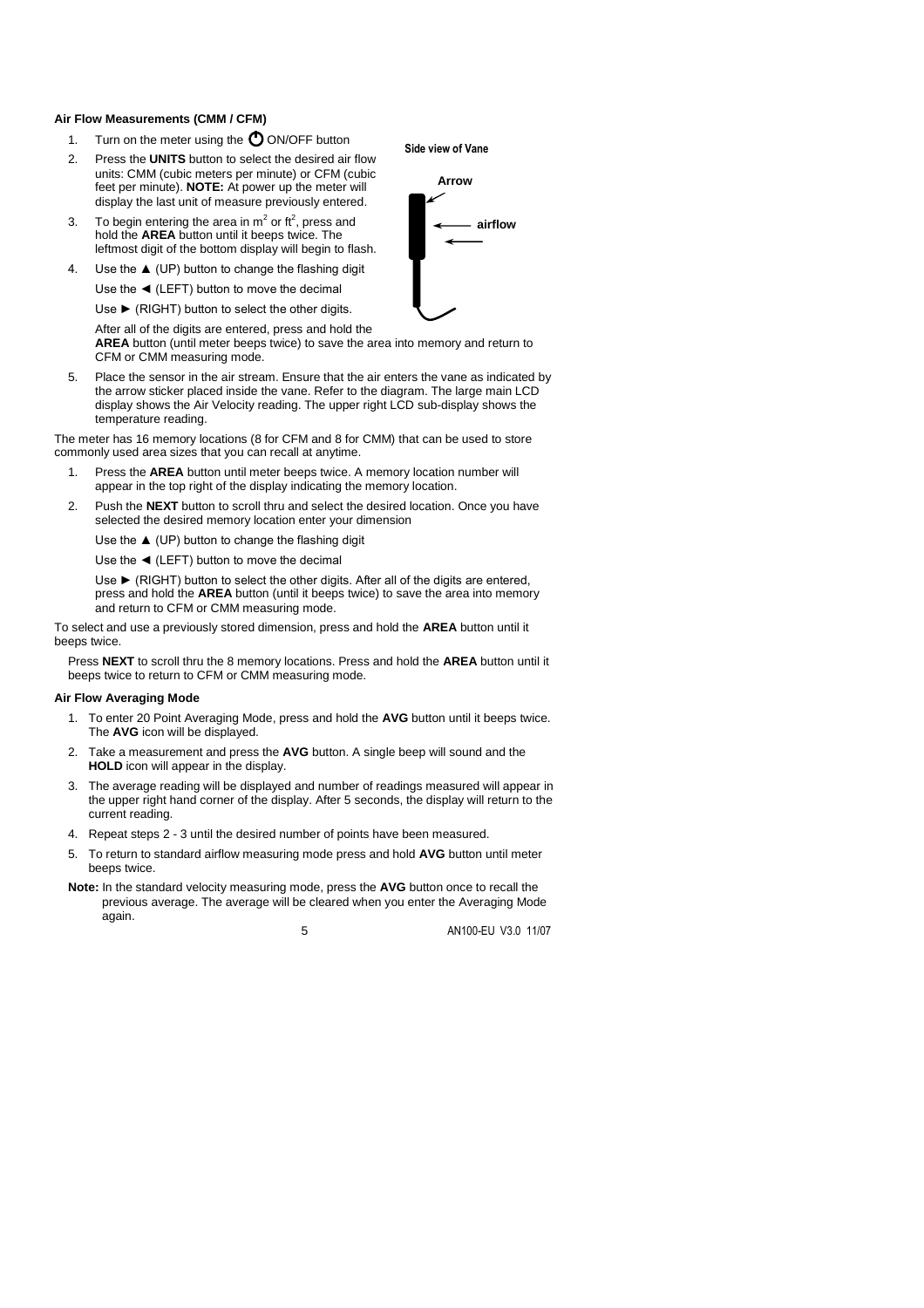## **Data Hold (Air Velocity/Air Flow)**

- 1. While taking measurements, press the **HOLD** button to freeze the air velocity/air flow reading.
- 2. The **HOLD** indicator will appear in the bottom of the LCD display.
- 3. Press **HOLD** again to return to normal operation.

#### **MAX/MIN/AVG Record (Air Velocity/Air Flow)**

This allows the user to record and view the highest (MAX), lowest (MIN) and average (AVG) readings.

- 1. Press the button **MAX/MIN** button. The **MAX** indicator and **RECORD** indicator along with the Max reading will appear on the LCD display and the meter will begin keeping track of the MAX, MIN and Average values.
- 2. Press the **MAX/MIN** button again to view the minimum reading. The **MIN** indicator along with the minimum reading will appear on the LCD display.
- 3. Press the **MAX/MIN** button again to view the average reading. The AVG indicator along with the average reading will appear on the LCD display.
- 4. Press the **MAX/MIN** button again to display current readings. **NOTE:** the meter will keep recording MAX/MIN/AVG readings.
- 5. To clear and stop MAX/MIN/AVG recording and return to normal operation, press and hold the **MAX/MIN** button until the meter beeps twice.

#### **Automatic Power OFF**

To conserve battery life, the meter automatically turns off after 20 minutes. To defeat this feature:

- 1. Turn the meter OFF.
- 2. Press and hold the  $\bigcirc$  (Backlight) key while turning the meter ON.
- 3. "dis APO" will appear in the display. The AUTO POWER OFF feature will now be disabled.
- 4. Note that AUTO POWER OFF is re-enabled each time the meter is turned on.
- 5. Also note that AUTO POWER OFF is disabled in CFM/CMM or Average mode.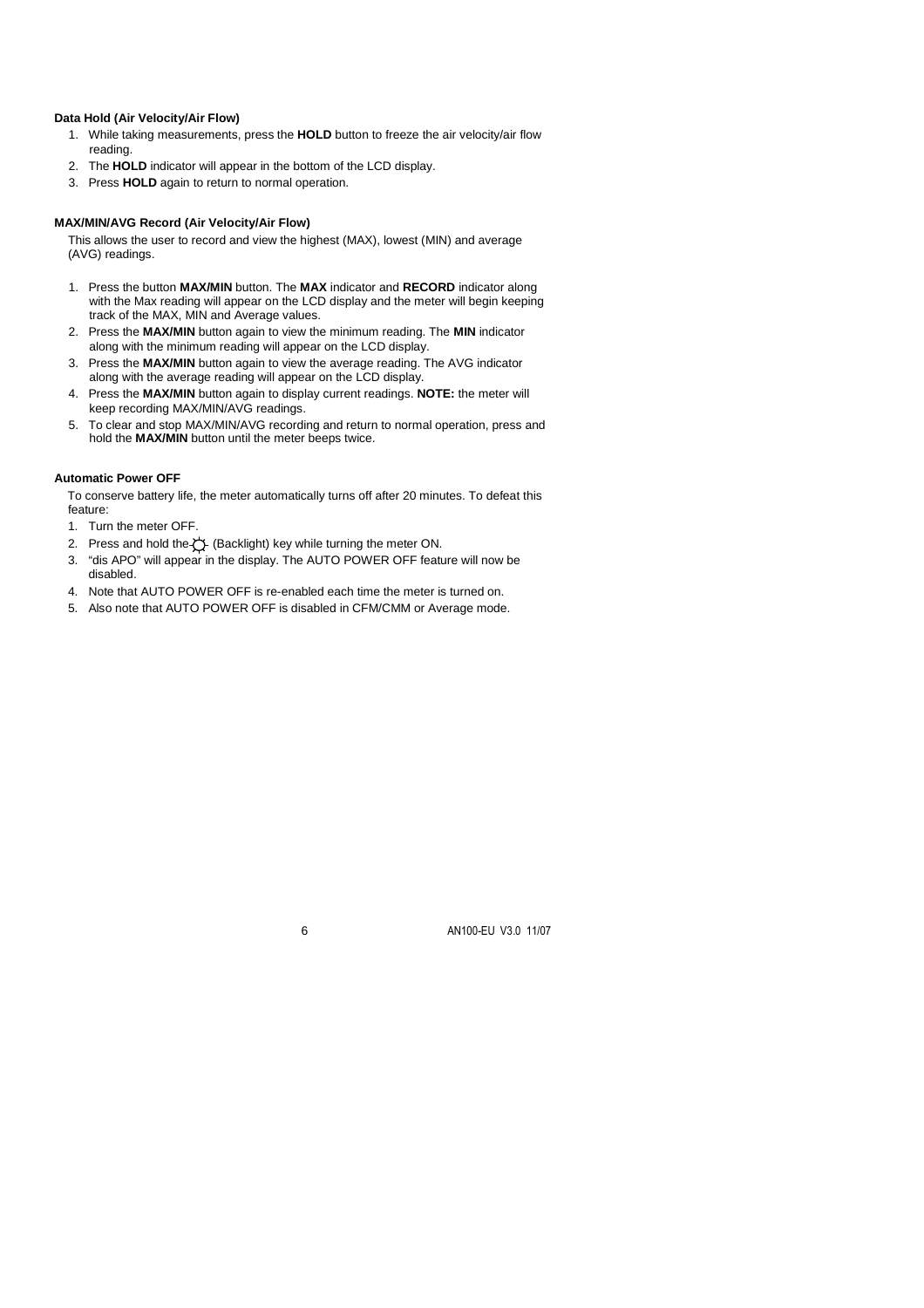# *Battery Replacement*

When  $\mathbb{L}$  appears on the LCD, the 9V battery must be replaced.

- 1. Disconnect the sensor.
- 2. Remove the meter's rubber protective jacket
- 3. Use a Phillips screwdriver to open the rear battery compartment
- 4. Replace the 9V battery
- 5. Close the battery compartment and replace the meter's protective jacket



You, as the end user, are legally bound (**Battery ordinance**) to return all used batteries and accumulators; **disposal in the household garbage is prohibited!**

You can hand over your used batteries / accumulators, gratuitously, at the collection points for our branches in your community or wherever batteries / accumulators are sold!

**Disposal**



Follow the valid legal stipulations in respect of the disposal of the device at the end of its lifecycle

**WARNING:** To avoid electric shock, do not operate the meter until the battery cover is in place and fastened securely.

**NOTE:**: If your meter does not work properly, check the fuses and batteries to make sure that they are still good and that they are properly inserted.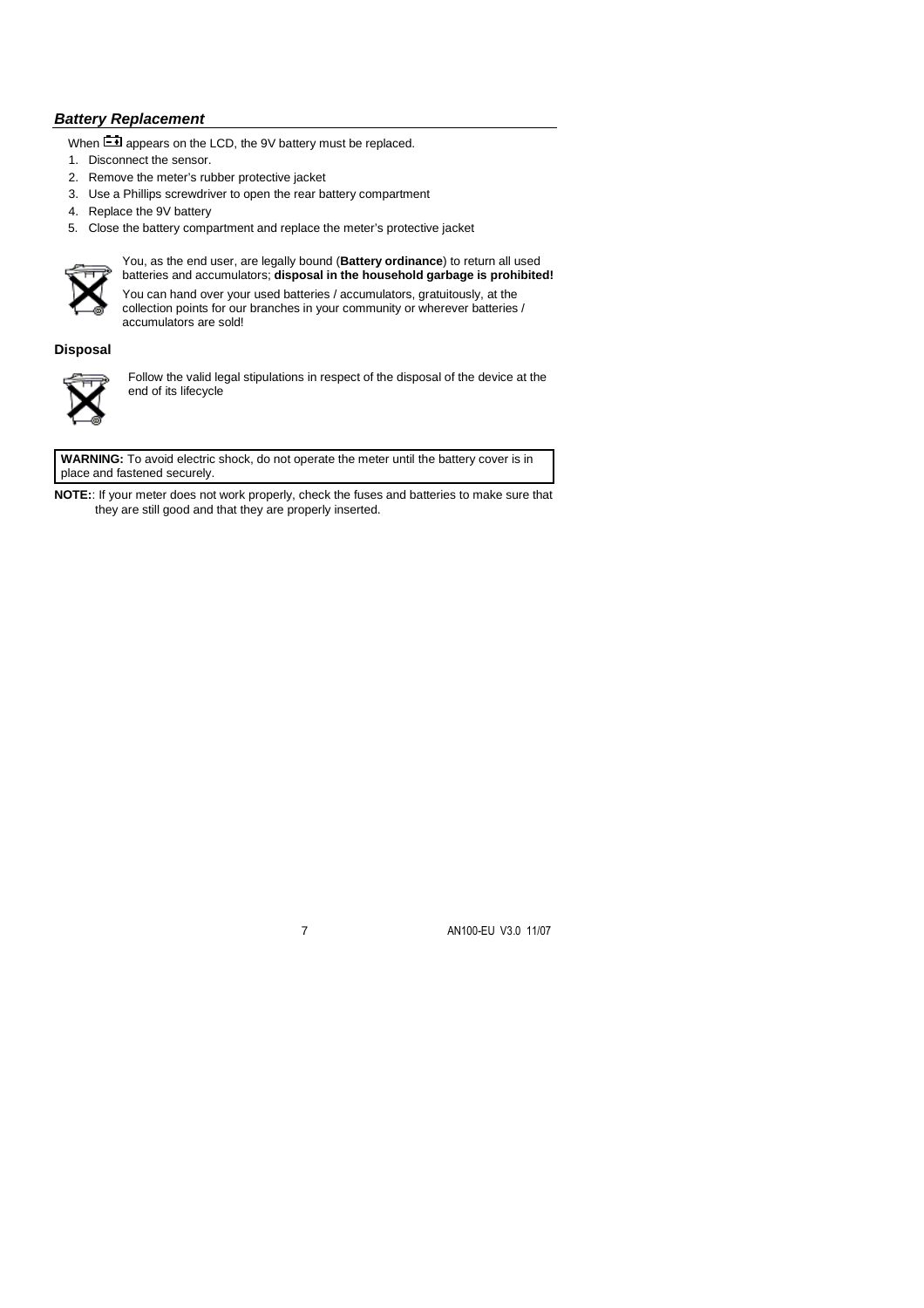## *Specifications*

| <b>Air Velocity</b>                                        | Range                                                                                                                                       | <b>Resolution</b>    | Accuracy                           |  |  |  |
|------------------------------------------------------------|---------------------------------------------------------------------------------------------------------------------------------------------|----------------------|------------------------------------|--|--|--|
| m/s (meters per sec)                                       | $0.40 - 30.00$ m/s                                                                                                                          | $0.01 \text{ m/s}$   | $\pm$ (3% + 0.20 m/s)              |  |  |  |
| km/h (kilometers/hour)                                     | 1.4 - 108.0 km/h                                                                                                                            | $0.1$ km/h           | $\pm$ (3% + 0.8 km/hr)             |  |  |  |
| ft/min (feet per minute)                                   | 80 - 5900 ft/min                                                                                                                            | 1 ft/min             | $\pm$ (3% + 40 ft/m)               |  |  |  |
| mph (miles per hour)                                       | $0.9 - 67.0$ mph                                                                                                                            | $0.1$ mph            | $\pm$ (3% + 0.4 MPH)               |  |  |  |
| knots (nautical MPH)                                       | 0.8 to 58.0 knots                                                                                                                           | 0.1 knots            | $\pm (3\% + 0.4 \text{ knots})$    |  |  |  |
| <b>Air Flow</b>                                            | Range                                                                                                                                       | <b>Resolution</b>    | Area                               |  |  |  |
| CMM (cubic meters/min)                                     | 0-9999 $m^3/m$ in                                                                                                                           | 0 to $9.999m^2$<br>1 |                                    |  |  |  |
| CFM (cubic ft/min)                                         | 0-9999 ft <sup>3</sup> /min                                                                                                                 | 1                    | 0 to 9.999 $ft^2$                  |  |  |  |
| <b>Air Temperature</b>                                     | Range                                                                                                                                       | <b>Resolution</b>    | Accuracy                           |  |  |  |
|                                                            | 14 - 140°F (-10 - 60°C)                                                                                                                     | $0.1^{\circ}$ F/C    | $4.0^{\circ}$ F (2.0 $^{\circ}$ C) |  |  |  |
| <b>Circuit</b><br><b>Display</b><br>Sampling rate          | Custom LSI microprocessor circuit<br>Dual function 0.5" (13 mm) 4-digit LCD<br>1 reading per second approx.                                 |                      |                                    |  |  |  |
| <b>Sensors</b>                                             | Air velocity/flow sensor: Conventional angled vane arms with<br>low-friction ball bearing                                                   |                      |                                    |  |  |  |
| <b>Automatic Power off</b><br><b>Operating Temperature</b> | Temperature sensor: NTC-type precision thermistor<br>Auto shut off after 20 minutes to preserve battery life<br>32°F to 122°F (0°C to 50°C) |                      |                                    |  |  |  |

**Operating Temperature** 32°F to 122°F (0°C to 50°C) **Storage Temperature** 14 to  $140^{\circ}$ F (-10 to  $60^{\circ}$ C) **Operating Humidity** <80% RH **Storage Humidity** <80% RH **Operating Altitude** 2000 meters (7000ft) maximum **Battery** One 9 volt (NEDA 1604) battery **Battery life** 80 hours approx. (if the Backlight is used continuously, battery life will be reduced significantly) **Battery Current** 8.3 mA DC approx. **Weight** 1.6 lbs. (725g) including battery & probe **Dimensions** Main instrument: 7.0 x 2.9 x1.2" (178 x 74 x 33mm) Sensor Head: 2.75" (70mm) Diameter

> **Copyright** © **2007 Extech Instruments Corporation** All rights reserved including the right of reproduction in whole or in part in any form.